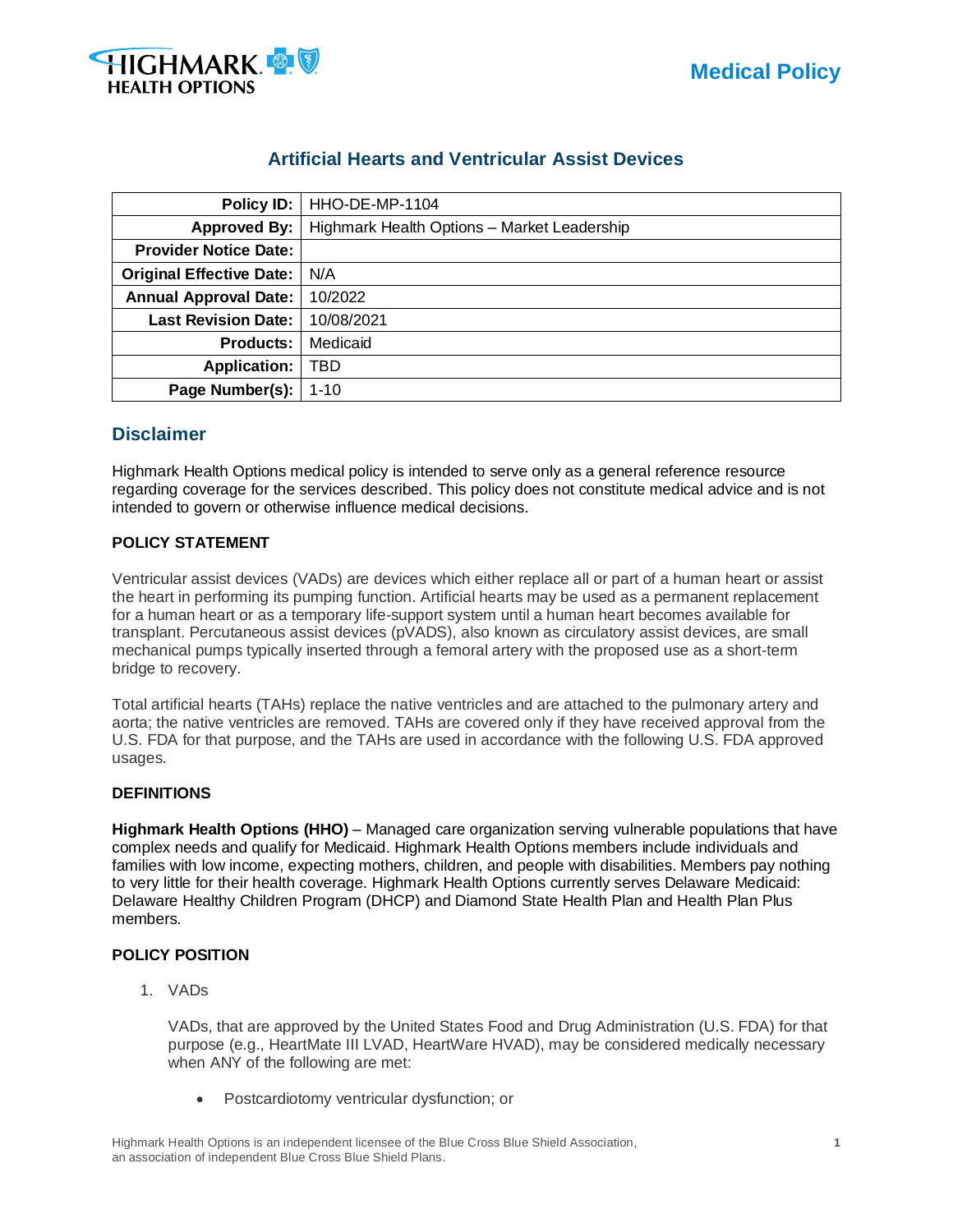

- Treatment of right heart failure following insertion of an implantable left ventricular device; or
- Treatment of cardiogenic shock following cardiac transplantation.

VADs used as a bridge to transplant may be considered medically necessary when ALL the following are met:

- Candidate for cardiac transplantation; and
- Imminent risk of dying before donor heart procurement; and
- Dependence on, continued vasopressor support.

U.S. FDA approved VADs may be considered medically necessary as a bridge to heart transplantation in children when used in accordance with the FDA's Humanitarian Device Exception (HDE) requirements when ALL of the following are met:

- Body surface area (BSA) greater than or equal to 0.7  $m^2$  and less than 1.5  $m^2$ ; and
- In NYHA Class IV end-stage (i.e., left ventricular) heart failure refractory to medical therapy; and
- Listed candidate for cardiac transplantation; and
- An age appropriate VAD will be used until a donor heart can be obtained.

Treatment is allowed with any U.S. FDA approved device for children based on ages listed below as follows:

- Child under age five (5): the Berlin Heart EXCOR<sup>®</sup> Pediatric Ventricular Assist Device; or
- Child between ages five (5) and 16: either 5 Pediatric Ventricular Assist Device or the Berlin Heart EXCOR® Pediatric Ventricular Assist Device.

U.S. FDA approved VADs for children may be considered medically necessary as a bridge to heart transplantation including, but not limited to, the following indications:

- Acute or chronic cardiac insufficiency due to various medical conditions such as an equivalent to recovery or transplantation for ANY of the following indications:
	- o Myocarditis; or
	- o Cardiomyopathy; or
	- o NYHA class III or IV congenital heart failure that cannot be treated with conservative methods.

Pediatric VADs not meeting the criteria as indicated in this policy is considered experimental/investigational and therefore noncovered, because the safety and/or effectiveness of this service cannot be established by the available published peer-reviewed literature in children who meet ANY of the following criteria:

- Have a blood-clotting (primary coagulopathy) or platelet disorder such as hemophilia or Von Willebrand's disease; or
- Have anatomical anomalies that would prevent surgical connection of the outflow graft to the ascending aorta.

VADs used as destination therapy may be considered medically necessary when ALL the following are met:

• The device has received U.S. FDA approval for a destination therapy indication; and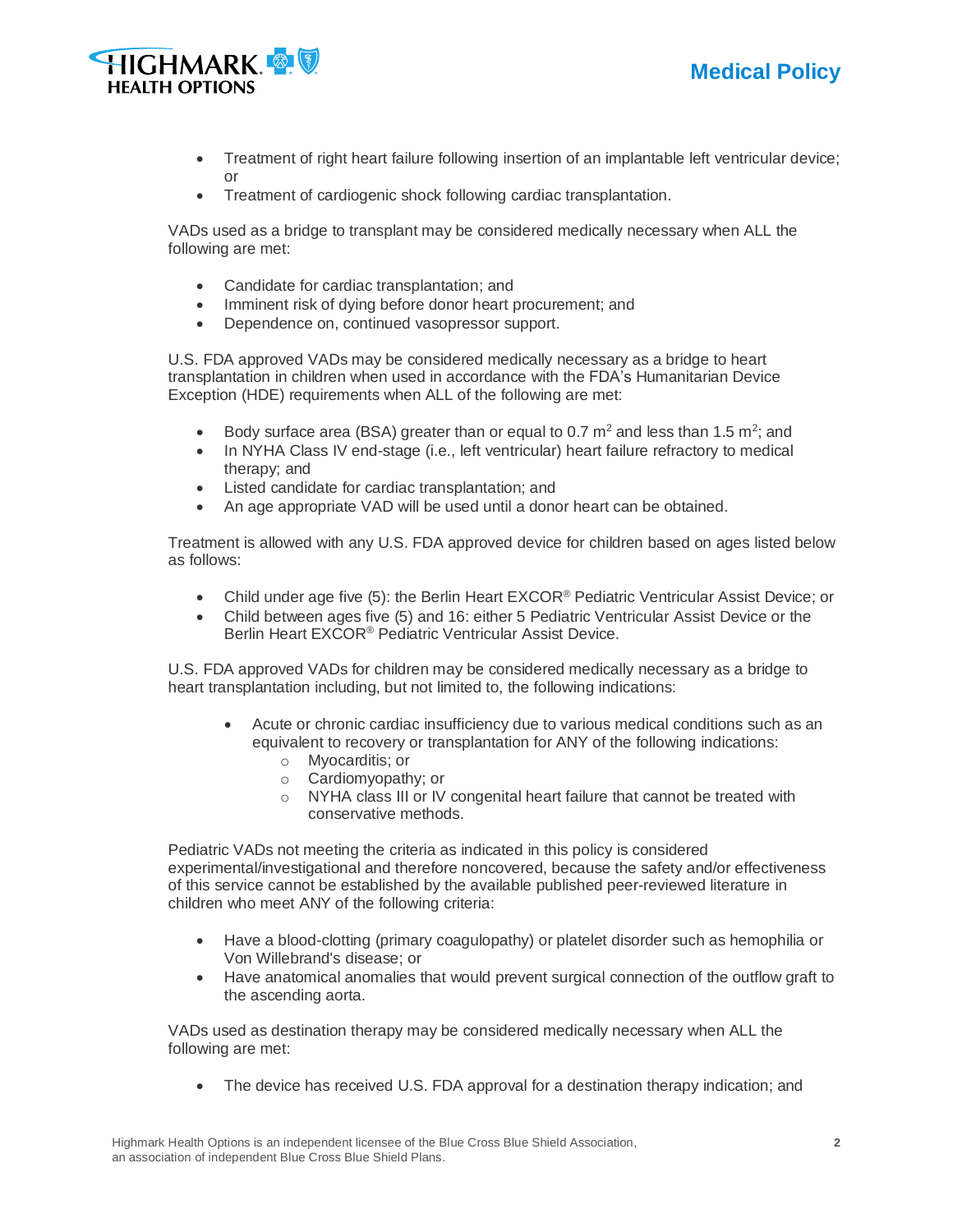



- Individual has New York Heart Association (NYHA) Class III or IV end-stage ventricular heart failure and is not a candidate for heart transplant; and
- Individual has failed to respond to optimal medical management (including beta-blockers, and angiotensin-converting enzyme (ACE) inhibitors if tolerated) for at least 45 of the last 60 days, or has been balloon pump dependent for seven (7) days, or has been IV inotrope dependent for 14 days; and
- Has a left ventricular ejection fraction (LVEF) less than 25 percent; and
- Has demonstrated functional limitation with a peak oxygen consumption of less than or equal to 14 ml/kg/min.

VADs not meeting the criteria as indicated in this policy is considered experimental/investigational and therefore noncovered, because the safety and/or effectiveness of this service cannot be established by the available published peer-reviewed literature for ANY of the following:

- Any medical condition that, if corrected, would improve heart function; or
- Any condition that could result in a poor surgical risk; or
- Stroke, impaired cognitive function, history of severe cerebral vascular disease; or
- Severe end organ damage.
- 2. Percutaneous ventricular assist devices (pVAD)

U.S. FDA approved pVADs are intended for partial circulatory support. The Impella<sup>®</sup> circulatory support system devices or the TandemHeart® (cardiac assist device) may be considered medically necessary for short-term stabilization of individuals with ANY of the following indications:

- Cardiogenic shock that is refractory to medications and intra-aortic balloon pump (IABP); or
- Cardiogenic shock, as an alternative to IABP; or
- High-risk individuals undergoing invasive cardiac/electrophysiological procedures who need circulatory support; or
- Ongoing acute myocardial infarction (MI) in individuals at risk for hemodynamic compromise from un-vascularized severe Coronary Artery Disease (CAD).

pVADs not meeting the criteria as indicated in this policy is considered experimental/investigational and therefore noncovered because the safety and/or effectiveness of this service cannot be established by the available published peer-reviewed literature.

pVADs, including but not limited to the Impella devices and TandemHeart cardiac devices are contraindicated for ANY of the following:

- Mechanical aortic valve or heart constrictive device; or
- Aortic valve stenosis/calcification (graded as ≥ +2 (two) equivalent to an orifice area of 1.5  $cm<sup>2</sup>$  or less); or
- Moderate to severe aortic insufficiency (echocardiographic assessment of aortic insufficiency graded as ≥ +2 (two).

The use of non-U.S. FDA approved or cleared pVADs not meeting the criteria as indicated in this policy is considered experimental/investigational and therefore noncovered because the safety and/or effectiveness of this service cannot be established by the available published peerreviewed literature.

3. Total artificial hearts (TAHs)

Highmark Health Options is an independent licensee of the Blue Cross Blue Shield Association, **3** an association of independent Blue Cross Blue Shield Plans.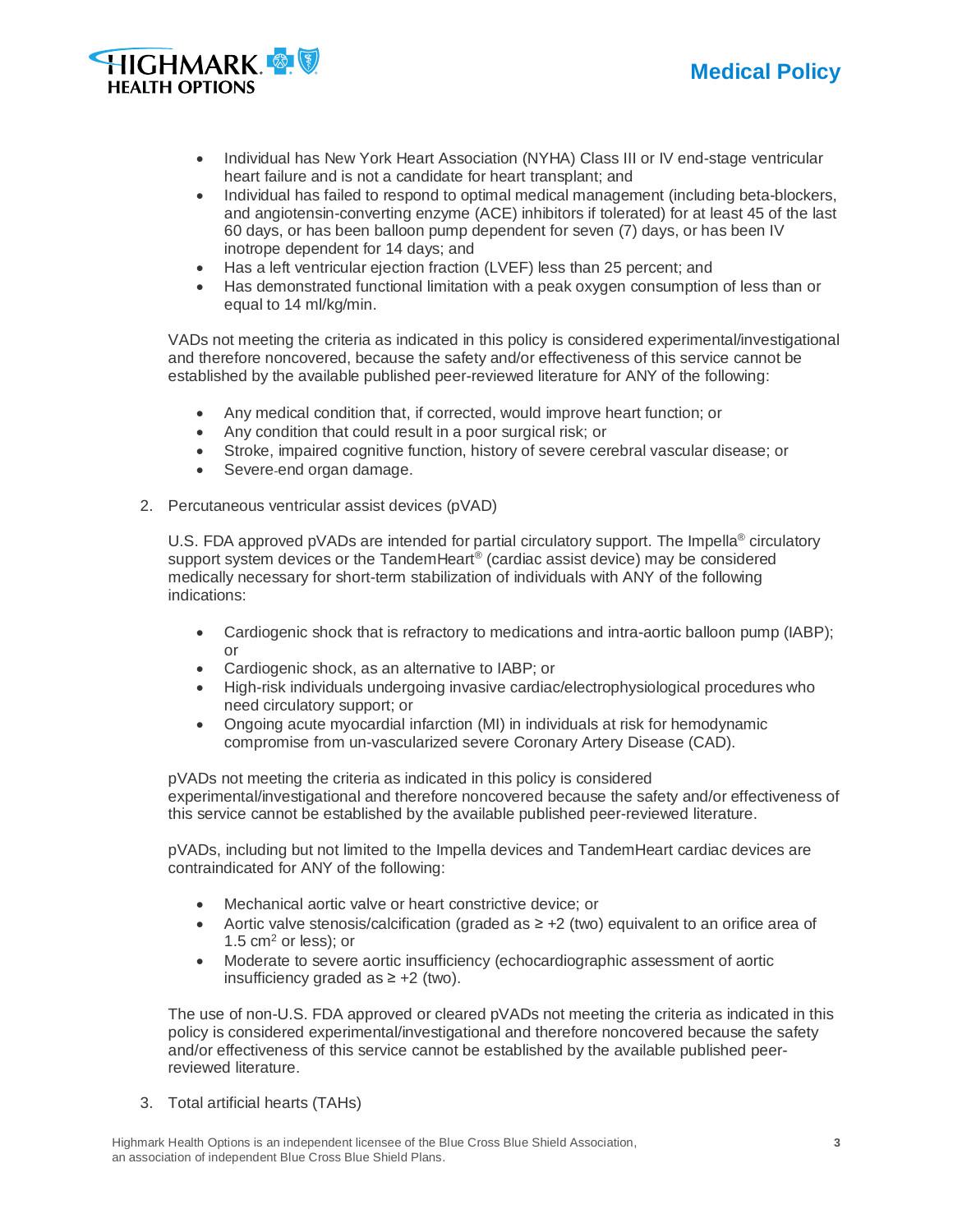

U.S. FDA-approved devices TAHs (e.g., SynCardia Temporary Total Artificial Heart) may be considered medically necessary as a bridge to heart transplantation for individuals when ALL of the following are met:

- For individuals with biventricular failure who have no other reasonable medical or surgical treatment options; and
- Who are ineligible for other univentricular or biventricular support devices; and
- Currently listed as heart transplantation candidates; and
- Not expected to survive until a donor heart can be obtained.

TAHs not meeting the criteria as indicated in this policy is considered experimental/investigational and therefore, noncovered, because the safety and/or effectiveness of this service cannot be established by the available published peer-reviewed literature.

The use of TAHs as destination therapy not meeting the criteria as indicated in this policy is considered experimental/investigational and therefore noncovered because the safety and/or effectiveness of this service cannot be established by the available published peer-reviewed literature.

The use of non-U.S. FDA approved or cleared implantable TAHs not meeting the criteria as indicated in this policy is considered experimental/investigational and therefore noncovered because the safety and/or effectiveness of this service cannot be established by the available published peer-reviewed literature.

Conditions that may exclude individuals for heart transplant:

- Chronic irreversible hepatic, renal, or respiratory failure; or
- Systemic infection; or
- Coagulation disorders; or
- Inadequate psychosocial support.

#### **NEW YORK HEART ASSOCIATION (NYHA) CLASSIFICATION OF HEART FAILURE**

| <b>Class</b> | <b>Description</b>                                                                                                                                                  |
|--------------|---------------------------------------------------------------------------------------------------------------------------------------------------------------------|
| Class I      | No limitation of physical activity. Ordinary physical activity does not cause undue<br>breathlessness, fatigue, or palpitations.                                    |
| Class II     | Slight limitation of physical activity. Comfortable at rest, but ordinary physical activity<br>results in undue breathlessness, fatigue, or palpitations.           |
| Class III    | Marked limitation of physical activity. Comfortable at rest, but less than ordinary physical<br>activity results in undue breathlessness, fatigue, or palpitations. |
| Class IV     | Unable to carry on any physical activity without discomfort. Symptoms at rest can be<br>present. If any physical activity is undertaken, discomfort is increased.   |

#### **PROFESSIONAL STATEMENTS AND SOCIETAL POSITIONS GUIDELINES**

#### **American Association for Thoracic Surgery/International Society for Heart and Lung Transplantation-2020**

The American Association for Thoracic Surgery and the International Society for Heart and Lung Transplantation published guidelines on selected topics in mechanical circulatory support, including recommendations on the use of pVADs (Table 10). The guideline authors noted, "Compared with IABP,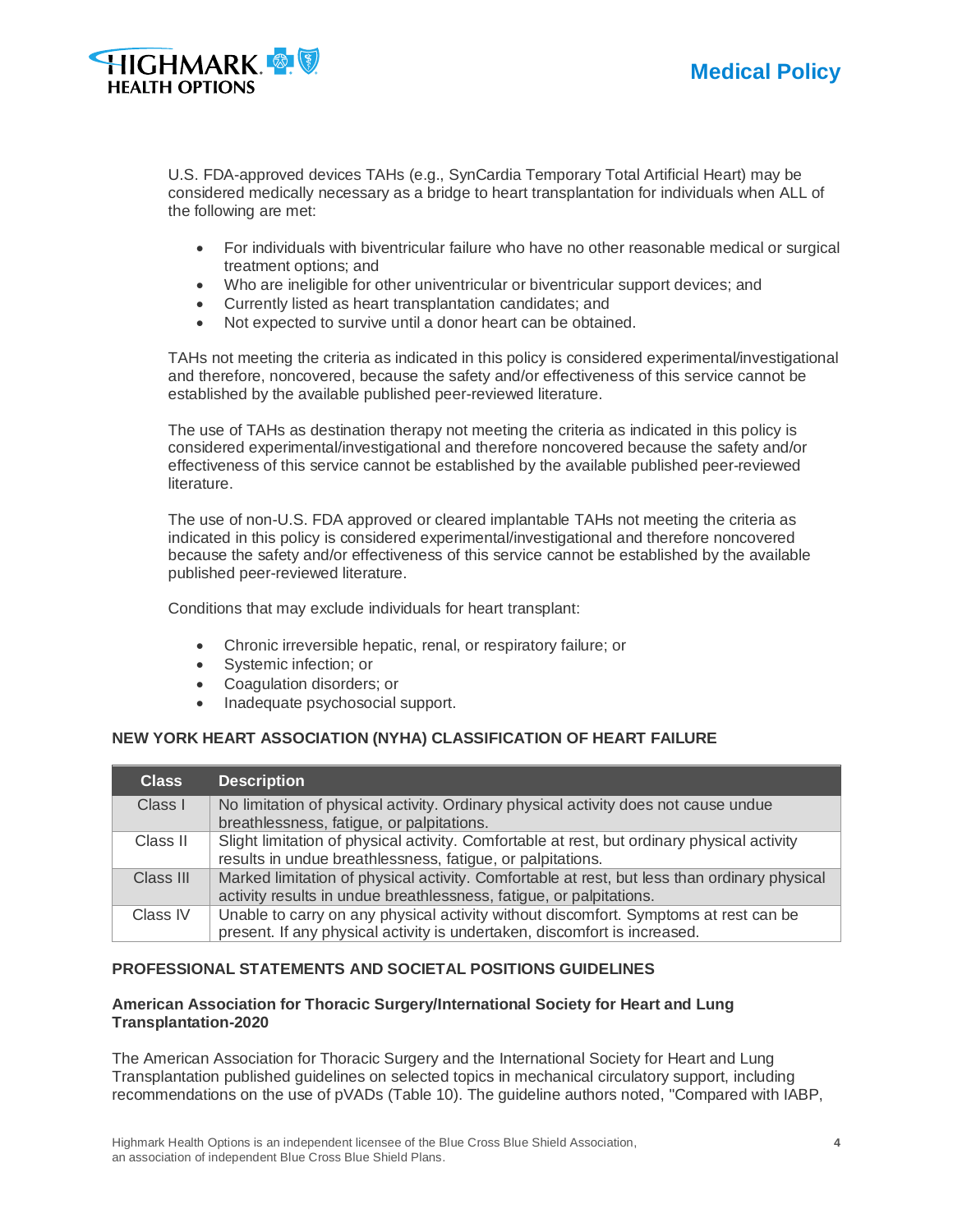

contemporary percutaneous circulatory support devices provide a significant increase in cardiac index and mean arterial pressure; however, reported 30-day outcomes are similar."

#### **Table 10. 2020 guidelines on mechanical circulatory support**

| <b>Recommendation</b>                                                    | COF        | LOE I |
|--------------------------------------------------------------------------|------------|-------|
| "Percutaneous LV to aorta pumps of appropriate size should be considered | <b>IIA</b> |       |
| or cardiogenic shock from primary LV failure."                           |            |       |

#### **American College of Cardiology Foundation et al-2017**

The American College of Cardiology Foundation, American Heart Association (AHA), and Heart Failure Society of American published a focused update of the 2013 recommendations released by the American College of Cardiology Foundation and AHA. Left ventricular assist device was one of several treatment options recommended for patients with refractory New York Heart Association class III or IV heart failure (stage D). If symptoms were not improved after guidelines-directed management and therapy, which included pharmacologic therapy, surgical management and/or other devices, then left ventricular assist device would be an additional treatment option.

The 2017 update focused on changes in sections regarding biomarkers, comorbidities, and prevention of heart failure, while many of the previous recommendations remained unchanged. The American College of Cardiology Foundation and AHA (2013) released guidelines for the management of heart failure that included recommendations related to the use of MCS, including both durable and nondurable MCS devices. The guidelines categorized pVADs and extracorporeal VADs as nondurable MCS devices. Table 11 provides class IIA guidelines on MCS devices.

#### **Table 11. 2017 Guidelines On Mechanical Circulatory Support**

| <b>Recommendation</b>                                                                                                                                                                                                                                                     | <b>COE</b> | <b>LOE</b> |
|---------------------------------------------------------------------------------------------------------------------------------------------------------------------------------------------------------------------------------------------------------------------------|------------|------------|
| "MCS is beneficial in carefully selected patients with stage D HFrEF in whom<br>definitive management (e.g., cardiac transplantation) or cardiac recovery is<br>anticipated or planned."                                                                                  | <b>IIA</b> | B          |
| "Nondurable MCS, including the use of percutaneous and extracorporeal<br>ventricular assist devices (VADs), is reasonable as a 'bridge to recover' or<br>'bridge to decision' for carefully selected patients with HFrEF with acute,<br>profound hemodynamic compromise." | 11A        | в          |
| "Durable MCS is reasonable to prolong survival for carefully selected<br>patients with stag D HFrEF."                                                                                                                                                                     | ШA         | B          |

#### **NONCOVERED SERVICES**

Experimental/investigational (E/I) services are not covered regardless of place of service.

#### **ELIGIBLE PROCEDURE CODES**

|       | CPT codes Description                                                                                                                                    |
|-------|----------------------------------------------------------------------------------------------------------------------------------------------------------|
| 33927 | Implantation of total replacement heart system (artificial heart) with recipient<br>cardiectomy.                                                         |
| 33928 | Removal and replacement of total replacement heart system (artificial heart).                                                                            |
| 33929 | Removal of a total replacement heart system (artificial heart) for heart transplantation (list<br>separately in addition to code for primary procedure). |

Highmark Health Options is an independent licensee of the Blue Cross Blue Shield Association, **5** an association of independent Blue Cross Blue Shield Plans.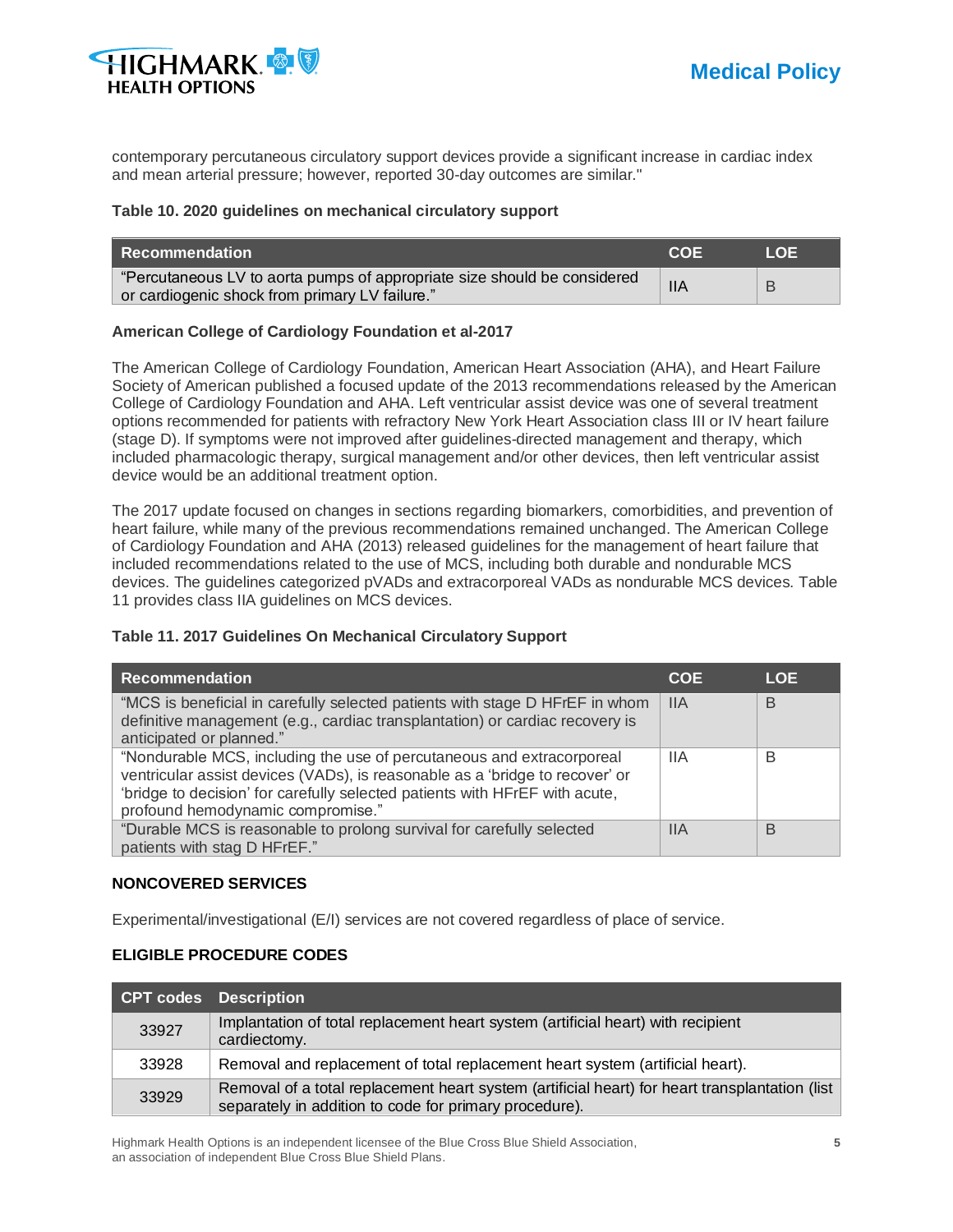# **Medical Policy**

| HIGHMARK &            |  |
|-----------------------|--|
| <b>HEALTH OPTIONS</b> |  |

| 33975 | Insertion of ventricular assist device; extracorporeal, single ventricle.                                                                                                                                                                                                                                                            |
|-------|--------------------------------------------------------------------------------------------------------------------------------------------------------------------------------------------------------------------------------------------------------------------------------------------------------------------------------------|
| 33976 | Insertion of ventricular assist device; extracorporeal, biventricular.                                                                                                                                                                                                                                                               |
| 33977 | Removal of ventricular assist device; extracorporeal, single ventricle.                                                                                                                                                                                                                                                              |
| 33978 | Removal of ventricular assist device; extracorporeal biventricular.                                                                                                                                                                                                                                                                  |
| 33979 | Insertion of ventricular assist device, implantable intracorporeal, single ventricle.                                                                                                                                                                                                                                                |
| 33980 | Removal of ventricular assist device, implantable intracorporeal, single ventricle.                                                                                                                                                                                                                                                  |
| 33981 | Replacement of extracorporeal ventricular assist device, single or biventricular, pump(s),<br>single or each pump.                                                                                                                                                                                                                   |
| 33982 | Removal of ventricular assist device pump(s); implantable intracorporeal, single ventricle,<br>without cardiopulmonary bypass.                                                                                                                                                                                                       |
| 33983 | Replacement of ventricular assist device pump(s); implantable intracorporeal, single<br>ventricle, with cardiopulmonary bypass.                                                                                                                                                                                                      |
| 33990 | Insertion of ventricular assist device, percutaneous, including radiological supervision<br>and interpretation; left heart, arterial access only.                                                                                                                                                                                    |
| 33991 | Insertion of ventricular assist device, percutaneous, including radiological supervision<br>and interpretation; left heart, both arterial and venous access with transseptal puncture.                                                                                                                                               |
| 33992 | Removal of percutaneous left heart ventricular assist device, arterial or arterial and<br>venous cannula(s), at separate and distinct session from insertion.                                                                                                                                                                        |
| 33993 | Repositioning of percutaneous right or left heart ventricular assist device with imaging<br>guidance at separate and distinct session from insertion.                                                                                                                                                                                |
| 33995 | Insertion of ventricular assist device, percutaneous, including radiological supervision<br>and interpretation; right heart, venous access only.                                                                                                                                                                                     |
| 33997 | Removal of percutaneous right heart ventricular assist device, venous cannula, at<br>separate and distinct session from insertion.                                                                                                                                                                                                   |
| 33999 | Unlisted procedure, cardiac surgery.                                                                                                                                                                                                                                                                                                 |
| 93750 | Interrogation of ventricular assist device (VAD), in person, with physician or other<br>qualified health care professional analysis of device parameters (e.g., drivelines alarms<br>power surges) review of device function (e.g., flow and volume status, septum status,<br>recovery), with programming, if performed, and report. |
| L8698 | Miscellaneous component, supply or accessory for use with total artificial heart system.                                                                                                                                                                                                                                             |

#### **ELIGIBLE DIAGNOSIS CODES FOR PROCEDURE CODES 33927, 33928, 33929, 33975, 33976, 33977, 33978, 33979, 33980, 33981, 33982, 33983, 33990, 33991, 33992, 33993, 33995, 33997, L8698**

| Code    |         |         |         |         |         |         |
|---------|---------|---------|---------|---------|---------|---------|
| 109.81  | 111.0   | 113.0   | 113.2   | 120.0   | 121.01  | 121.02  |
| 121.09  | 121.11  | 121.19  | 121.21  | 121.29  | 121.3   | 121.4   |
| 121.9   | I21.A1  | 121.A9  | 122.0   | 122.1   | 122.2   | 122.9   |
| 124.0   | 124.1   | 124.8   | 124.9   | 125.10  | 125.110 | 125.111 |
| 125.118 | 125.119 | 125.5   | 125.6   | 125.700 | 125.701 | 125.708 |
| 125.709 | 125.710 | 125.711 | 125.718 | 125.719 | 125.720 | 125.721 |
| 125.728 | 125.729 | 125.730 | 125.731 | 125.738 | 125.739 | 125.750 |
| 125.751 | 125.758 | 125.759 | 125.760 | 125761. | 125.768 | 125.769 |
| 125.790 | 125.791 | 125.798 | 125.799 | 125.810 | 125.811 | 125.812 |

Highmark Health Options is an independent licensee of the Blue Cross Blue Shield Association, **6** an association of independent Blue Cross Blue Shield Plans.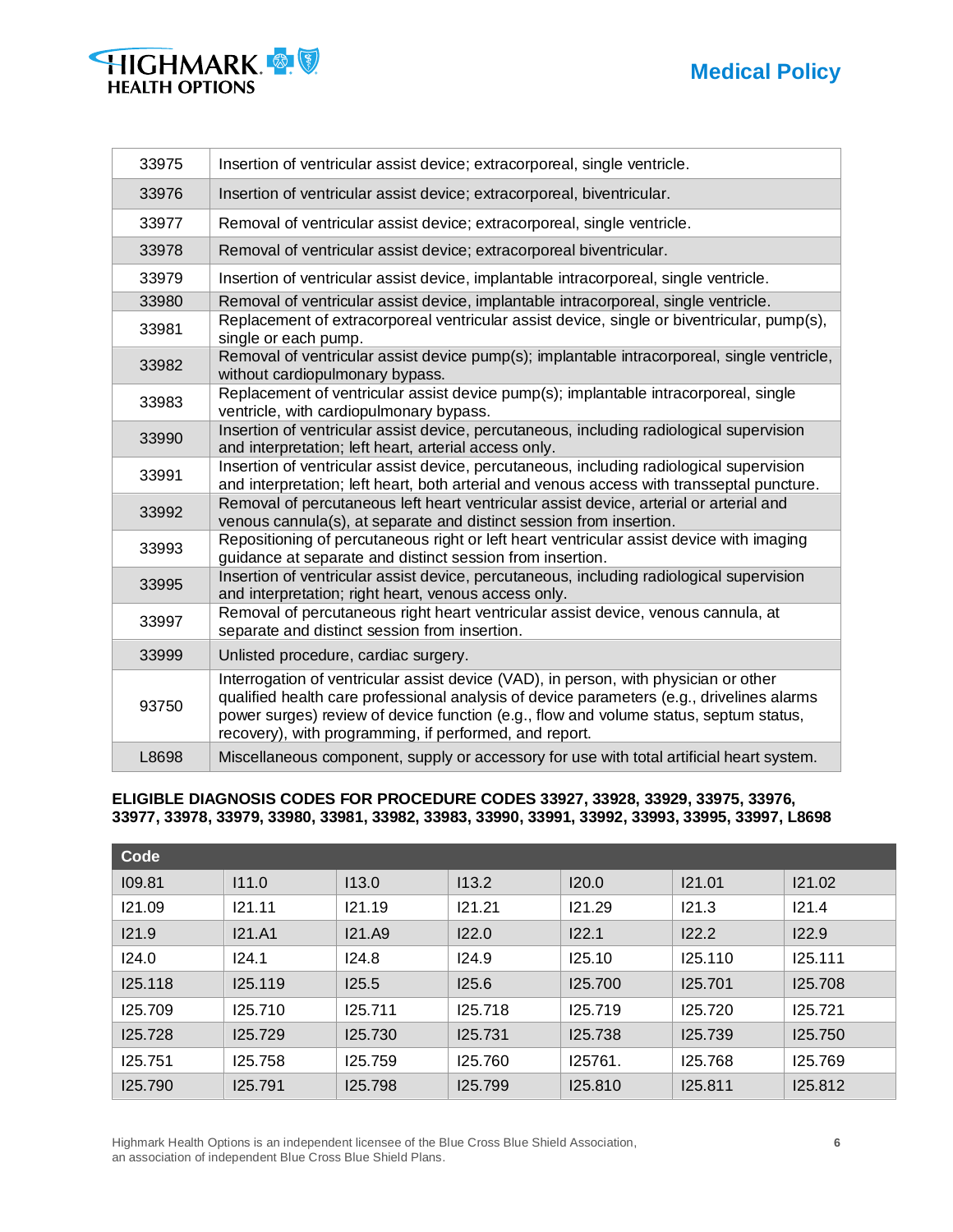# **Medical Policy**

| 125.89   | 125.9    | 134.0    | 134.1    | 134.2    | 134.8    | 134.9    |
|----------|----------|----------|----------|----------|----------|----------|
| 135.0    | 135.1    | 135.2    | 135.8    | 135.9    | 136.0    | 136.1    |
| 136.2    | 136.8    | 136.9    | 137.0    | 137.1    | 137.2    | 137.8    |
| 137.9    | 142.0    | 142.1    | 142.2    | 142.5    | 142.7    | 142.8    |
| 142.9    | 143      | 146.2    | 146.8    | 146.9    | 147.0    | 147.1    |
| 147.2    | 147.9    | 148.0    | 149.01   | 149.02   | 149.1    | 149.2    |
| 149.3    | 149.40   | 149.49   | 149.5    | 149.8    | 149.9    | 150.1    |
| 150.20   | 150.21   | 150.22   | 150.23   | 150.30   | 150.31   | 150.32   |
| 150.33   | 150.40   | 150.41   | 150.42   | 150.43   | 150.810  | 150.811  |
| 150.812  | 150.813  | 150.814  | 150.82   | 150.83   | 150.84   | 150.89   |
| 150.9    | 151.4    | 197.0    | 197.110  | 197.111  | 197.120  | 197.121  |
| 197.130  | 197.131  | 197.190  | 197.191  | 197.710  | 197.711  | 197.790  |
| 197.791  | M32.11   | Q20.0    | Q20.1    | Q20.2    | Q20.3    | Q20.4    |
| Q20.5    | Q20.6    | Q20.8    | Q20.9    | Q21.0    | Q21.1    | Q21.2    |
| Q21.3    | Q21.4    | Q21.8    | Q21.9    | Q22.0    | Q22.1    | Q22.2    |
| Q22.3    | Q22.4    | Q22.5    | Q22.6    | Q22.8    | Q22.9    | Q23.0    |
| Q23.1    | Q23.2    | Q23.3    | Q23.4    | Q23.8    | Q23.9    | Q24.0    |
| Q24.1    | Q24.2    | Q24.3    | Q24.4    | Q24.5    | Q24.6    | Q24.8    |
| Q24.9    | R00.1    | R572.0   | T82.817A | T82.827A | T82.837A | T82.847A |
| T82.857A | T82.867A | T82.897A | T82.9XXA | T86.20   | T86.21   | T86.22   |
| T86.23   | T86.290  | T86.298  | T86.30   | T86.31   | T86.32   | T86.33   |
| T86.39   | Z48.21   | Z48.280  | Z76.82   | Z94.1    | Z94.3    | Z95.811  |
| Z95.812  | Z95.818  |          |          |          |          |          |

### **References**

**HIGHMARK** 

**HEALTH OPTIONS** 

Acharya D, Loyaga-Rendon RY, Pamboukian SV, et al. Ventricular assist device in acute myocardial infarction. J Am Coll Cardiol. 2016;67(16):1871-1880.

Acharya D. Ventricular assist device in acute myocardial infarction. J Am Coll Cardiol. 2016;67(16):1781- 1880.

Agrawal S, Garg L, Shah M, et al. Thirty-day readmissions after left ventricular assist device implantation in the united states: Insights from the nationwide readmissions database. Circ Heart Fail. 2018;11(3):e004628.

Ait Ichou J, Larivee N, Eisenberg MJ, et al. The effectiveness and safety of the Impella ventricular assist device for high-risk percutaneous coronary interventions: A systematic review. Catheter Cardiovasc Interv. 2018;91(7):1250-1260.

Al-Sarie M, Rauf A, Kfoury AG, et al. Myocardial structural and functional response after long-term mechanical unloading with continuous flow left ventricular assist device: Axial versus centrifugal flow. JACC Heart Fail. 2016;4(7):570-576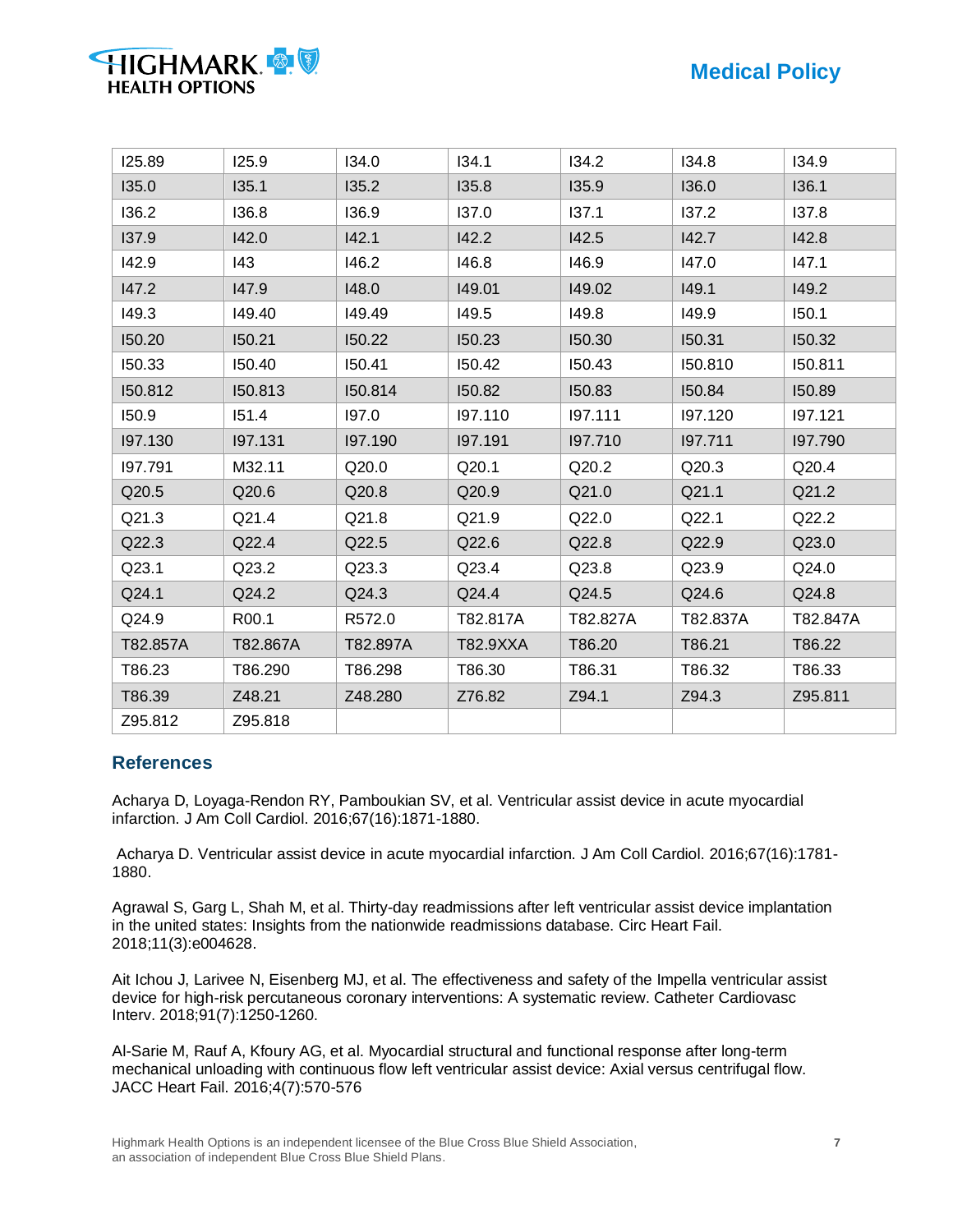

Blume ED, Rosenthal DN, Rossano JW, et al. Outcomes of children implanted with ventricular assist devices in the United States: First analysis of the pediatric interagency registry for mechanical circulatory support (PediMACS). J Heart Lung Transplant. 2016;35(5):578-84.

Bulic A, Maeda K, Zhang Y, et al. Functional status of United States children supported with a left ventricular assist device at heart transplantation. J Heart Lung Transplant. 2017;36(8):890-6.

Chen S. Outpatient outcomes of pediatric patients with left ventricular assist devices. ASAIO J. 2016;163- 168.

CMS Online Manual Pub.100-3, National Coverage Determination (NCD) for Artificial Hearts and Related Devices. Section 20.9.

Colombo PC, Mehra MR, Goldstein DJ, et al. Comprehensive analysis of stroke in the long-term cohort of the Momentum 3 study. Circ. 2019;139(2):155-168.

Conway J, Al-Aklabi M, Granoski D, et al. Supporting pediatric patients with short-term continuous-flow devices. J Heart Lung Transplant. 2016;35(5):603-9.

Cook JL, Colvin M, Francis GS, et al Recommendations for the use of mechanical circulatory support: Ambulatory and community patient care: A scientific statement from the American Heart Association. Circ. 2017;135(25):e1145-58.

Ergle K, Parto P, Krim SR. Percutaneous ventricular assist devices: A novel approach in the management of patients with acute cardiogenic shock. Ochsner J. 2016;16(3):243-9.

Food and Drug Administration. Summary of safety and probable benefit - H040006: AbioCor implantable replacement heart. 2006; [https://www.accessdata.fda.gov/cdrh\\_docs/pdf4/H040006b.pdf.](https://www.accessdata.fda.gov/cdrh_docs/pdf4/H040006b.pdf.%20Accessed%20April%202020) Accessed April [2020.](https://www.accessdata.fda.gov/cdrh_docs/pdf4/H040006b.pdf.%20Accessed%20April%202020)

Grimm JC, Sciortino CM, Magruder JT, et al. Outcomes in patients bridged with univentricular and biventricular devices in the modern era of heart transplantation. Ann Thorac Surg. 2016;102(1):102-8.

Hayes, Inc. Hayes Health Technology Assessment. FDA Safety alert: Medtronic HVAD pump implant kits. Lansdale, PA. Hayes, Inc.; 03/20/2021.

Hayes, Inc. Health Technology Assessment. Total artificial heart, temporary or permanent, biventricular mechanical circulatory support device. Lansdale, Pa: Hayes, Inc; 06/2019.

InterQual® Level of Care Criteria 2019. Acute Care Adult. Change Healthcare, LLC.

Kirklin JK, Pagani FD, Goldstein DJ, et al. American association for thoracic surgery/international society for heart and lung transplantation guidelines on selected topics in mechanical circulatory support. J Heart Lung Transplant. 2020;39(3):187-219.

Mehra MR, Naka Y, Uriel N, et al. A fully magnetically levitated circulatory pump for advanced heart failure. N Engl J Med. 2017;376(5):440-450.

Mehra MR, Uriel N, Naka Y, et al. A fully magnetically levitated left ventricular assist device-final report. N Engl J Med. 2019;380(17):1618-1627.

Muthiah K. Longitudinal structural, functional, and cellular myocardial alterations with chronic centrifugal continuous-flow left ventricular assist device support. J Heart Transplant. 2017;36(7):722-731.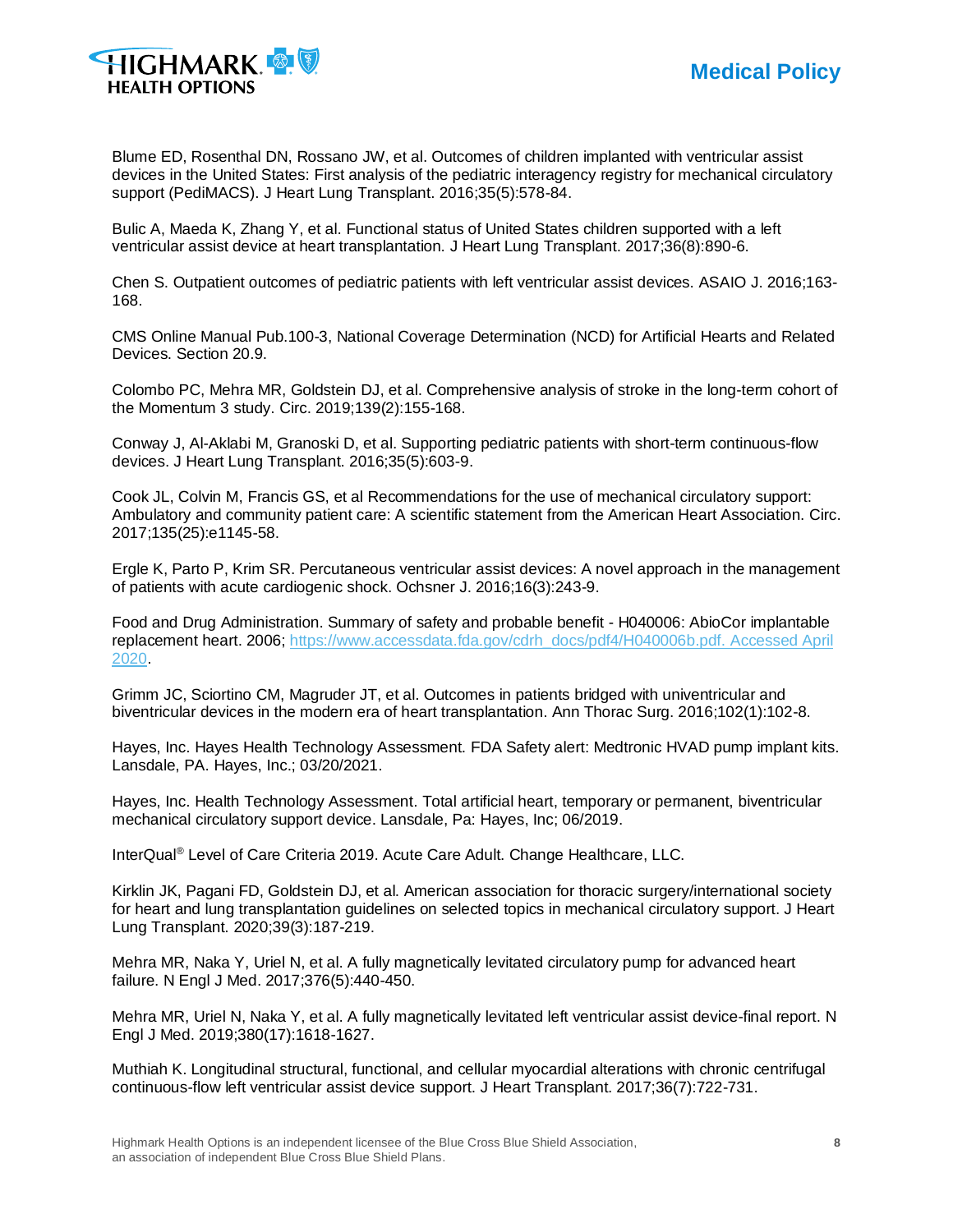

Nelson McMillan K, Hibino N, Brown EE, et al. HeartWare ventricular assist device implantation for pediatric heart failure—A single center approach. Artif Organs. 2019;43(1):21-9.

Ouweneel DM, de Brabander J, Karami M, et al. Real-life use of left ventricular circulatory support with Impella in cardiogenic shock after acute myocardial infarction: 12 years AMC experience. Eur Heart J Acute Cardiovasc Care. 2019;8(4):338-349.

Ouweneel DM, Eriksen E, Sjauw KD, et al. Percutaneous mechanical circulatory support versus intraaortic balloon pump in cardiogenic shock after acute myocardial infarction. J Am Coll Cardiol. 2017;69(3):278-287.

PROTECT II: A prospective, multi-center, randomized controlled trial of the Impella Recover LP System versus intra-aortic balloon pump (IABP) in patients undergoing non emergent high risk PCI. Clinical trials.gov.

Rogers JG, Pagani FD, Tatooles AJ, et al. Intrapericardial left ventricular assist device for advanced heart failure. N Engl J Med. 2017;376(5):451-460.

Romeo F, Acconcia MC, Sergi D, et al. Percutaneous assist devices in acute myocardial infarction with cardiogenic shock: Review, meta-analysis. World J Cardiol. 2016;8(1):98-111.

Schafer A, Werner N, Burkhoff D, et al. Influence of timing and predicted risk on mortality in impellatreated infarct-related cardiogenic shock patients. Front Cardiovasc Med. 2020;7:74.

Schrage B, Ibrahim K, Loehn T, et al. Impella support for acute myocardial infarction complicated by cardiogenic shock. Circ. 2019;139(10):1249-1258.

Sieweke JT, Berliner D, Tongers J, et al. Mortality in patients with cardiogenic shock treated with the Impella CP microaxial pump for isolated left ventricular failure. Eur Heart J Acute Cardiovasc Care. 2020;9(2):138-148.

Starling RC, Estep JD, Horstmanshof DA, et al. Risk assessment and comparative effectiveness of left ventricular assist device and medical management in ambulatory heart failure patients: The roadmap study 2-year results. JACC Heart Fail. 2017;5(7):518-527.

Stehlik J, Estep JD, Selzman CH. Patient-reported health-related quality of life is a predictor of outcomes in ambulatory heart failure patients treated with left ventricular assist device compared with medical management: Results from the ROADMAP study (Risk assessment and comparative effectiveness of left ventricular assist device and medical management). Circ Heart Fail. 2017;10(6):e003910.

Villa CR, Moore RA, Lorts A. The total artificial heart in pediatrics: Outcomes in an evolving field. Ann Cardiothorac Surg. 2020;9(2):104-109.

Wehman B, Stafford KA, Bittle GJ, et al. Modern outcomes of mechanical circulatory support as a bridge to pediatric heart transplantation. Ann Thorac Surg. 2016;101(6):2321-2327.

Yancy CW, Jessup M, Bozkurt B, et al. 2017 ACC/AHA/HFSA Focused update of the 2013 ACCF/AHA guideline for the management of heart failure: A report of the American College of cardiology/American heart association task force on clinical practice guidelines and the heart failure Society of America. Circ. 2017;136(6):e137-e161.